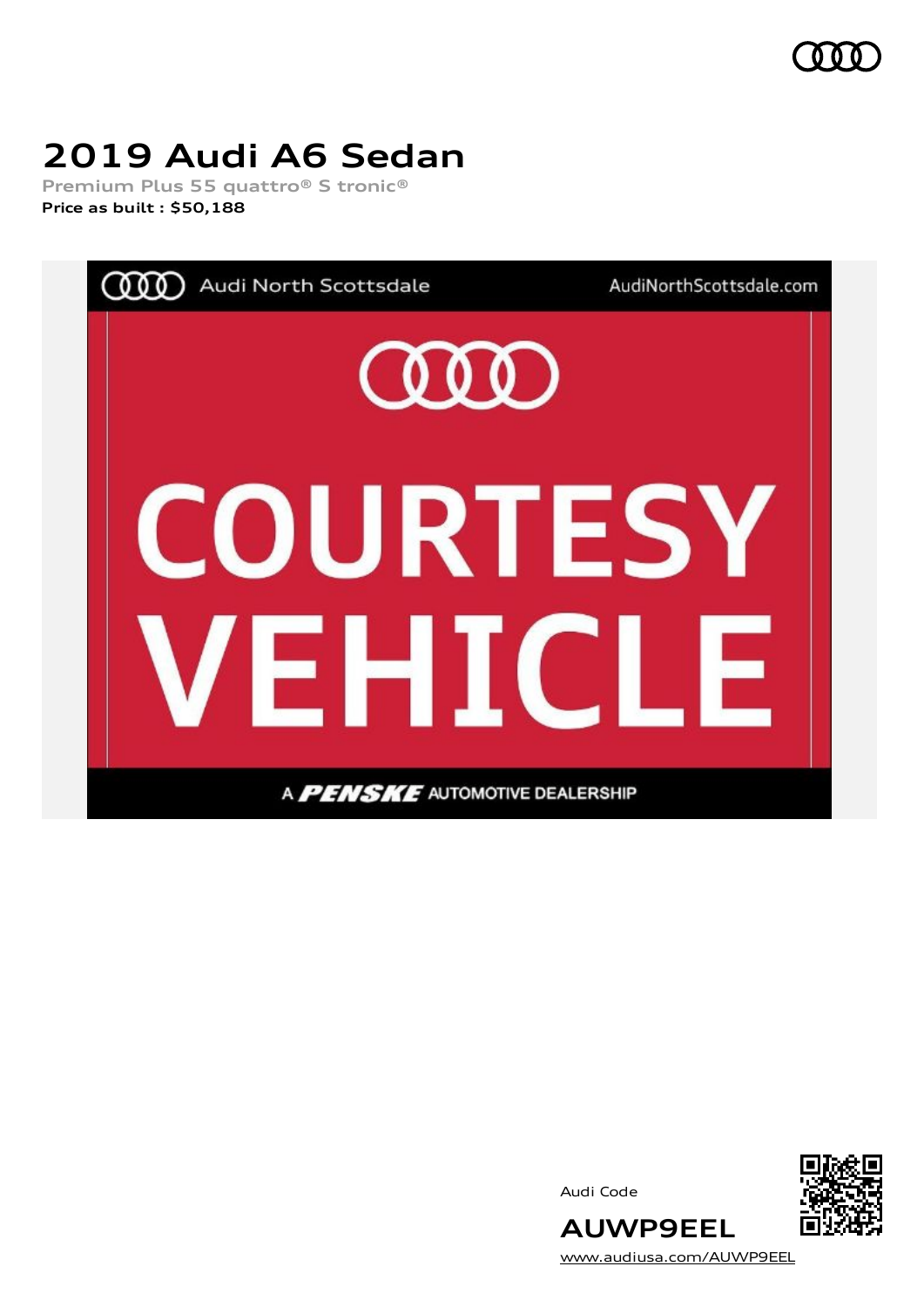### **Summary**

**Audi 2019 Audi A6 Sedan** Premium Plus 55 quattro® S tronic®

**Price as buil[t](#page-8-0)** \$50,188

#### **Exterior colour**

Daytona Gray pearl

#### **Interior colour**

| Seats     | Black with Rock Gray cross stitching |
|-----------|--------------------------------------|
| Dashboard | Black                                |
| Carpet    | Black                                |
| Headliner | Lunar Silver                         |



#### **Further Information**

| Type of vehicle | Used car     |
|-----------------|--------------|
| Mileage         | 30,259 miles |
|                 | No           |
| Warranty        |              |

### **Audi Code**

AUWP9EEL

**Your configuration on www.audiusa.com** [www.audiusa.com/AUWP9EEL](https://www.audiusa.com/AUWP9EEL)

**Commission number** d3a653620a0e09b0652d

#### **Technical Specifications**

| Engine type                  | 3.0-liter six-cylinder                        |
|------------------------------|-----------------------------------------------|
| stroke                       | Displacement/Bore and 2,995/84.5 x 89.0 cc/mm |
| Torque                       | 369 lb-ft@rpm                                 |
| Top track speed              | 130 mph mph                                   |
| Acceleration (0 - 60<br>mph) | 5.1 seconds seconds                           |
| Recommended fuel             | Premium                                       |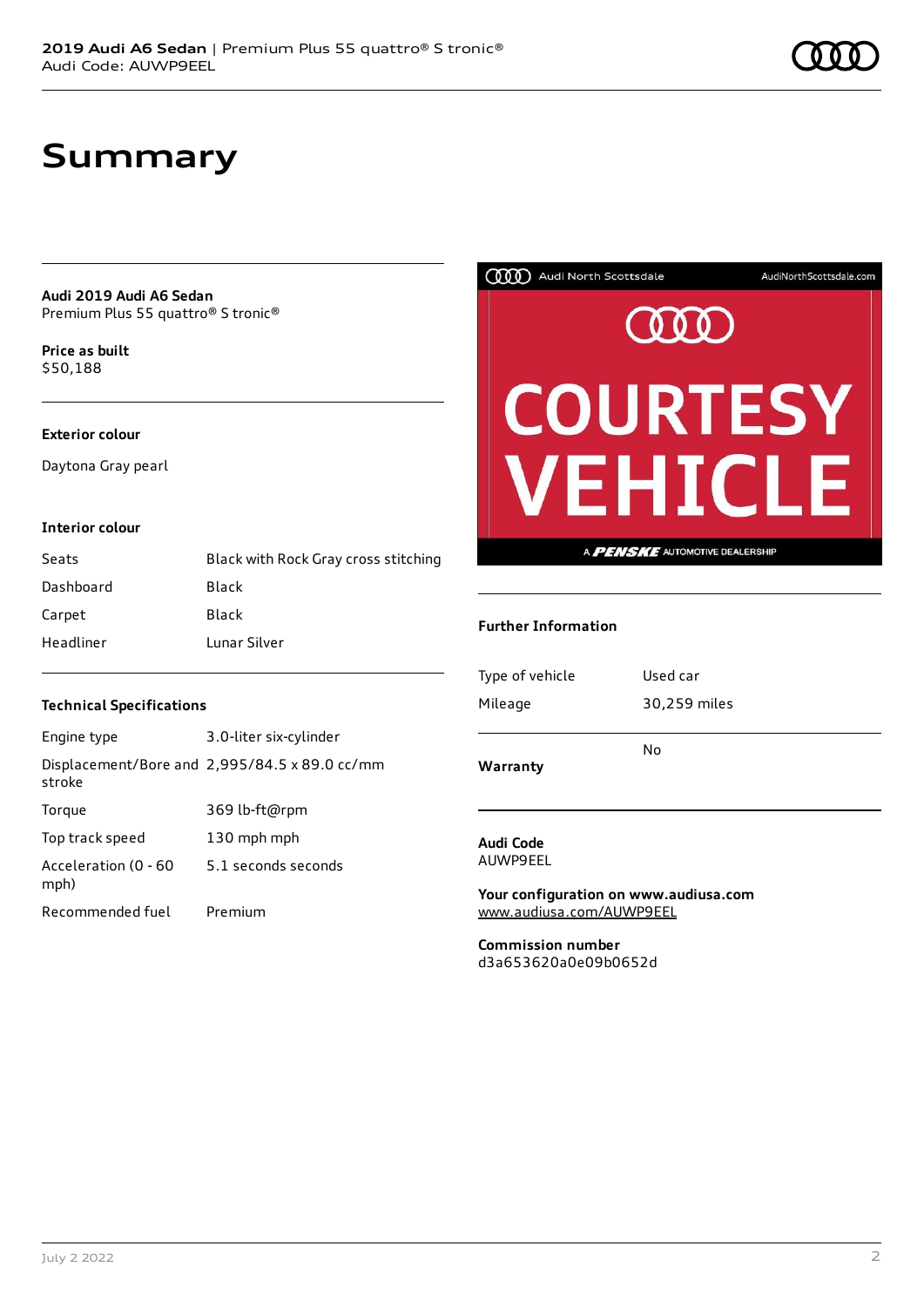

# **Standard features**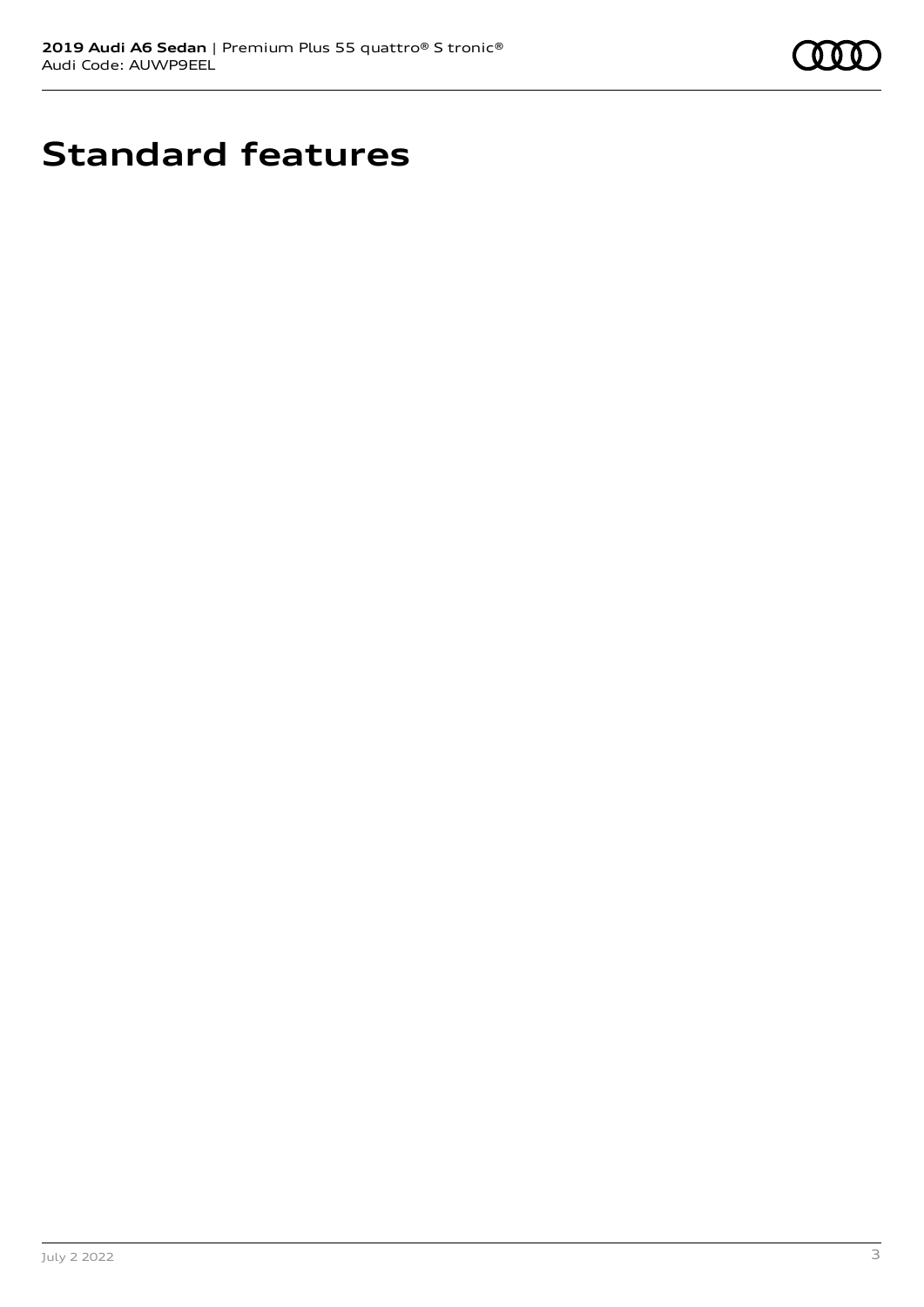# **Dealer remarks**

quattro, Black w/Leather Seating Surfaces, 10 Speakers, 4-Wheel Disc Brakes, ABS brakes, Air Conditioning, Alloy wheels, AM/FM radio: SiriusXM, Audi smartphone interface (Apple CarPlay/Android Auto), Auto tilt-away steering wheel, Auto-dimming door mirrors, Auto-dimming Rear-View mirror, Automatic temperature control, Brake assist, Bumpers: body-color, Compass, Delay-off headlights, Driver door bin, Driver vanity mirror, Dual front impact airbags, Dual front side impact airbags, Electronic Stability Control, Emergency communication system: Audi connect CARE, Exterior Parking Camera Rear, Four wheel independent suspension, Front anti-roll bar, Front Bucket Seats, Front Center Armrest, Front dual zone A/C, Front fog lights, Front reading lights, Garage door transmitter: HomeLink, Genuine wood console insert, Genuine wood dashboard insert, Genuine wood door panel insert, Heated door mirrors, Heated Front Seats, Heated front seats, Illuminated entry, Knee airbag, Leather Seating Surfaces, Leather Shift Knob, Low tire pressure warning, Memory seat, Navigation System, Occupant sensing airbag, Outside temperature display, Overhead airbag, Overhead console, Panic alarm, Passenger door bin, Passenger vanity mirror, Power door mirrors, Power driver seat, Power moonroof, Power passenger seat, Power steering, Power windows, Radio data system, Radio: Audi MMI Navigation w/MMI Touch Response, Rain sensing wipers, Rear air conditioning, Rear anti-roll bar, Rear reading lights, Rear seat center armrest, Rear window defroster, Remote keyless entry, Security system, Speed control, Speed-sensing steering, Speed-Sensitive Wipers, Split folding rear seat, Steering wheel memory, Steering wheel mounted audio controls, Tachometer, Telescoping steering wheel, Tilt steering wheel, Traction control, Trip computer, Turn signal indicator mirrors, Variably intermittent wipers, Wheels: 19" 5-Double-Spoke Bi-Color, quattro, Black w/Leather Seating Surfaces. CARFAX One-Owner. 22/29 City/Highway MPG

Test.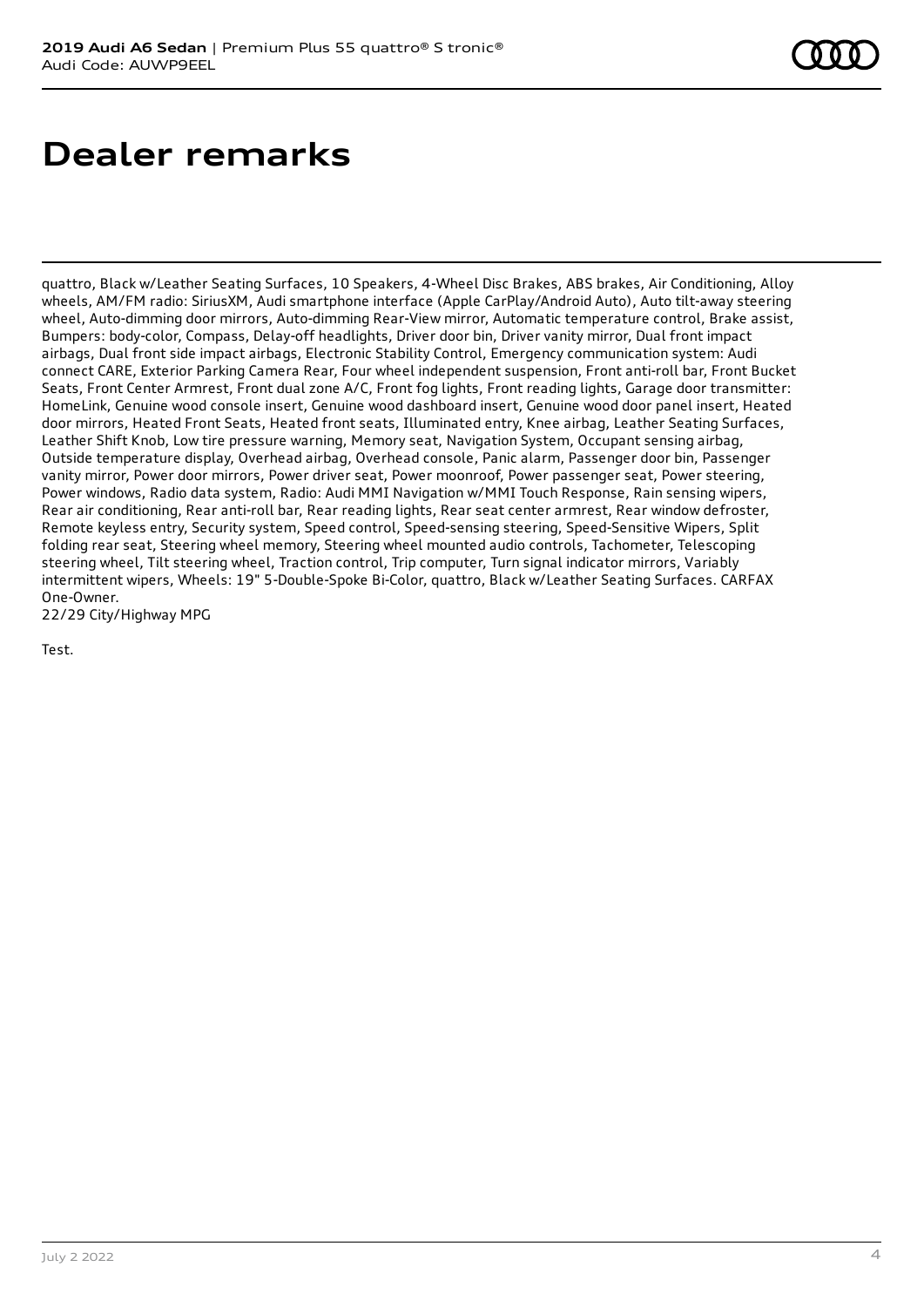### **Technical Specifications**

#### **(1/2)**

| <b>Engineering   Performance</b> |                                                                                                                                    | Suspension                    |                                                                                           |
|----------------------------------|------------------------------------------------------------------------------------------------------------------------------------|-------------------------------|-------------------------------------------------------------------------------------------|
| Engine type                      | 3.0-liter six-cylinder                                                                                                             | Front axle                    | Five-link front independent steel                                                         |
| Acceleration (0 - 60<br>mph)     | 5.1 seconds seconds                                                                                                                | Rear axle                     | spring suspension<br>Five-link rear independent steel                                     |
| Power Level                      | 55                                                                                                                                 |                               | spring suspension                                                                         |
| Engine block                     | Aluminum-alloy                                                                                                                     | Optional                      | Adaptive damping suspension                                                               |
|                                  | Induction/fuel injection Twin-scroll turbocharged/TFSI®                                                                            |                               |                                                                                           |
| Cylinder head                    | Aluminum-alloy                                                                                                                     | <b>Brake system</b>           |                                                                                           |
| Max. output ps/hp                | 335 @ rpm                                                                                                                          | Front brakes                  | 13.3 (ventilated disc) in                                                                 |
| stroke                           | Displacement/Bore and 2,995/84.5 x 89.0 cc/mm                                                                                      | Rear brakes                   | 13.0 (ventilated disc) in                                                                 |
| Top track speed                  | 130 mph mph                                                                                                                        | Parking brake                 | Electromechanical                                                                         |
| Torque                           | 369 lb-ft@rpm                                                                                                                      |                               |                                                                                           |
| Valvetrain                       | 24-valve DOHC with Audi valvelift<br>system and variable valve timing                                                              | <b>Body</b>                   |                                                                                           |
|                                  |                                                                                                                                    | Material                      | Multi-material body construction<br>(steel and aluminum composition)                      |
| <b>Electrical system</b>         |                                                                                                                                    | Corrosion protection          | Multistep anti-corrosion protection                                                       |
| Hybrid system battery            | 48 Volt/9.6Ah lithium-ion battery                                                                                                  | <b>Warranty   Maintenance</b> |                                                                                           |
| <b>Driveline</b>                 |                                                                                                                                    | Warranty                      | 4-year/50,000-mile new vehicle<br>limited warranty                                        |
| Transmission                     | Seven-speed S tronic® dual-clutch<br>automatic transmission with<br>quattro <sup>®</sup> all-wheel-drive with<br>ultra® technology | Maintenance                   | 12-month/10,000-mile (whichever<br>occurs first) NO CHARGE first<br>scheduled maintenance |
| <b>Steering</b>                  |                                                                                                                                    |                               |                                                                                           |
| Steering type                    | Electromechanical progressive<br>steering system                                                                                   |                               |                                                                                           |

to-curb

Turning diameter, curb-36.4 ft

Steering ratio 12.1:1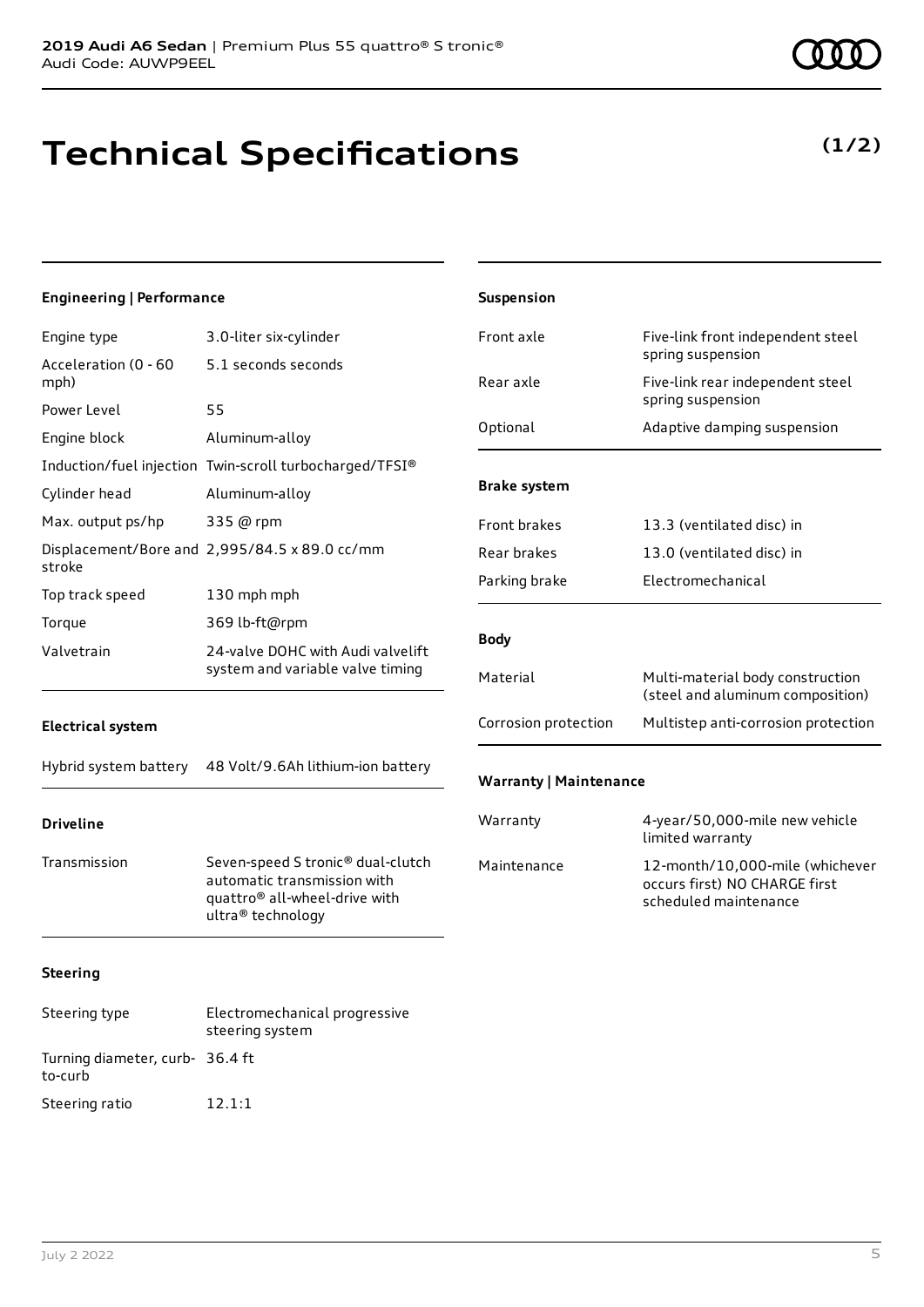### **Technical Specifications**

#### **Exterior Measurements**

| Height                           | 57.4 in   |
|----------------------------------|-----------|
| Overall width without<br>mirrors | 74.3 in   |
| Length                           | 194.4 in  |
| Wheelbase                        | 115.1 in  |
| Drag coefficient                 | $0.29$ Cw |
| Overall width with<br>mirrors    | $83.1$ in |
| Track rear                       | 63.7 in   |
| <b>Track front</b>               | 64.2 in   |
| Curb weight                      | 4,266 lb  |

#### **Interior measurements**

| Seating capacity                          | 5                    |
|-------------------------------------------|----------------------|
|                                           |                      |
| Shoulder room, rear                       | 56.5 in              |
| Head room with front<br>sunroof           | 38.0 in              |
| Leg room, rear                            | 37.4 in              |
| Shoulder room, front                      | 57.8 in              |
| Head room with rear<br>sunroof            | 38.1 in              |
| Leg room, front                           | 41.3 in              |
| Cargo volume, rear<br>seatbacks up/folded | 13.7/NA cu ft, cu ft |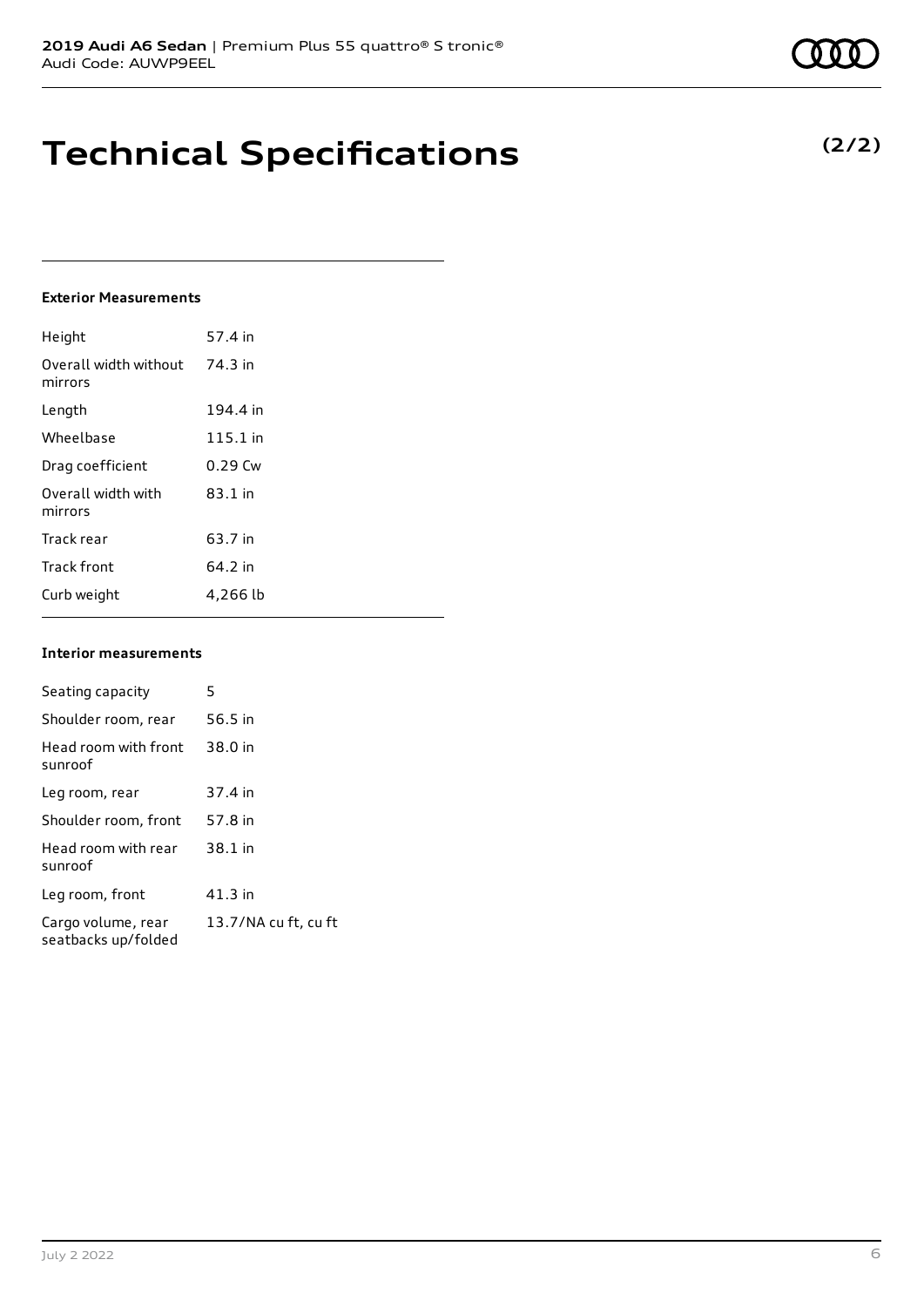### **Consumption- and emission**

**Consumption by NEDC**

combined 25 mpg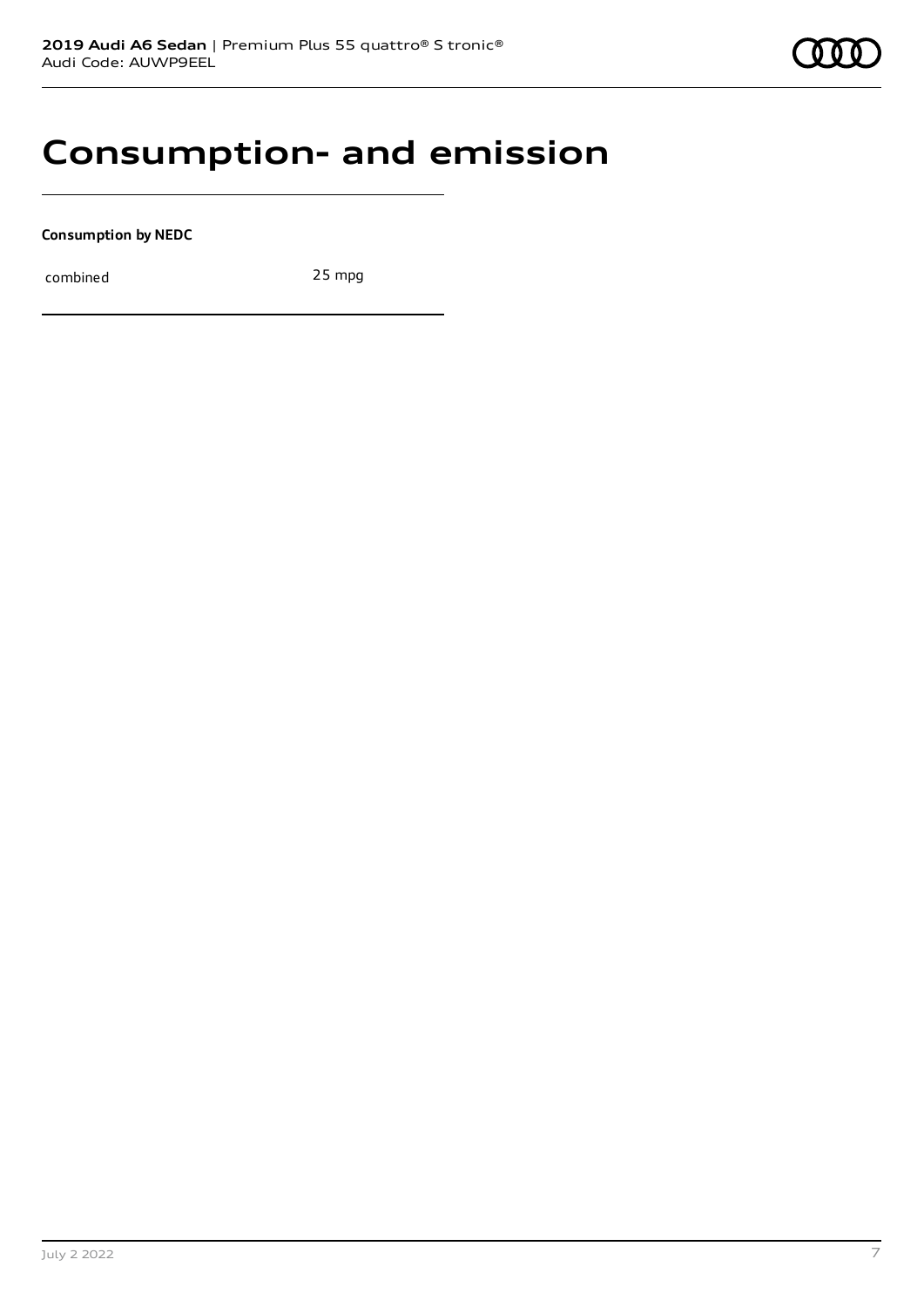### **Contact**

Dealer **Audi North Scottsdale**

7150 E Princess Dr 85054 Phoenix AZ

Phone: +14805384000 FAX: 4805384005

www: [https://www.audinorthscottsdale.com](https://www.audinorthscottsdale.com/)